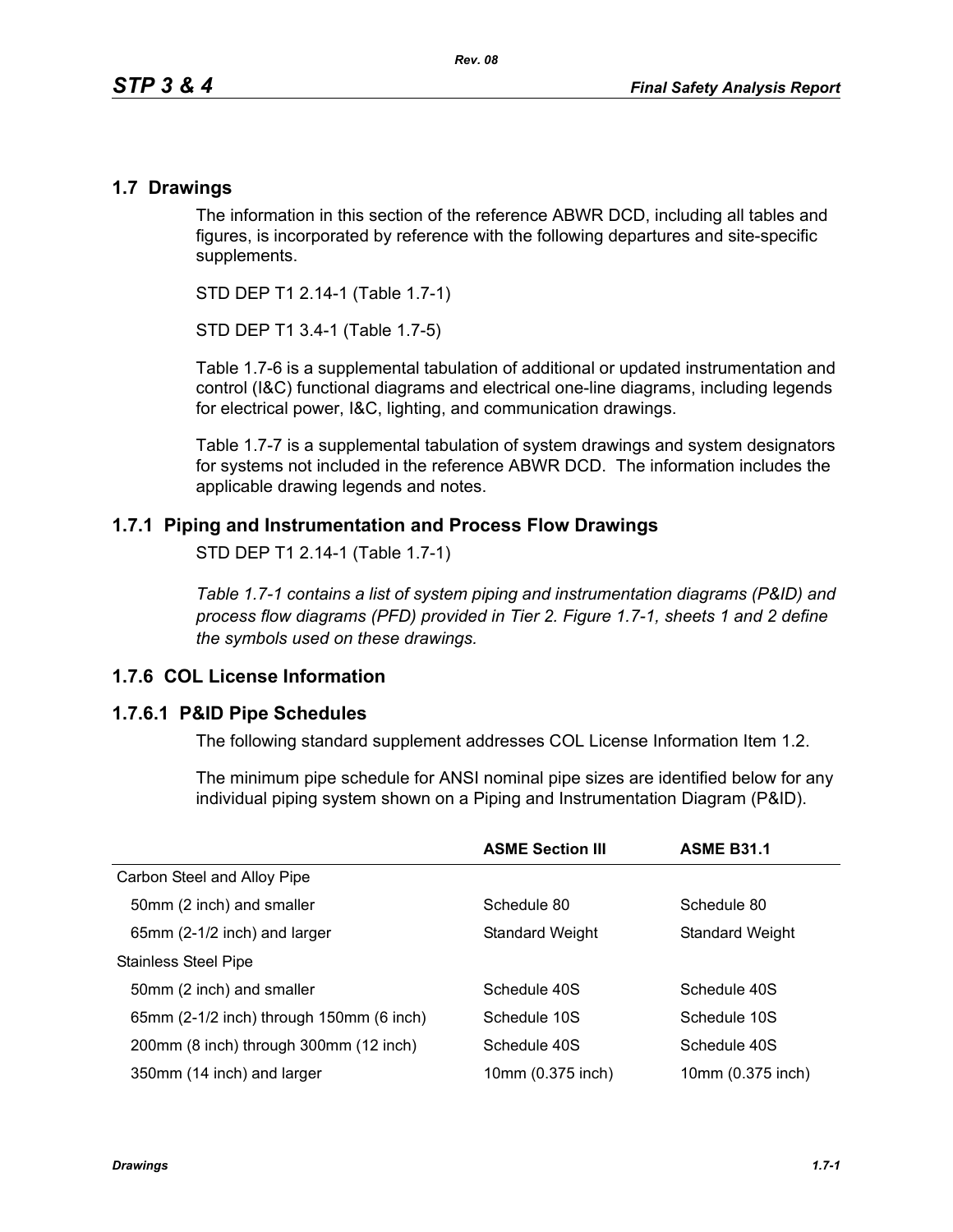|  |  | Table 1.7-1 Piping and Instrumentation and Process Flow Diagrams |  |  |
|--|--|------------------------------------------------------------------|--|--|
|--|--|------------------------------------------------------------------|--|--|

| Tier 2 Fig. No. | ™itle                              | Type |
|-----------------|------------------------------------|------|
| 6.2–40          | <b>Flammability Control System</b> | ₽&ID |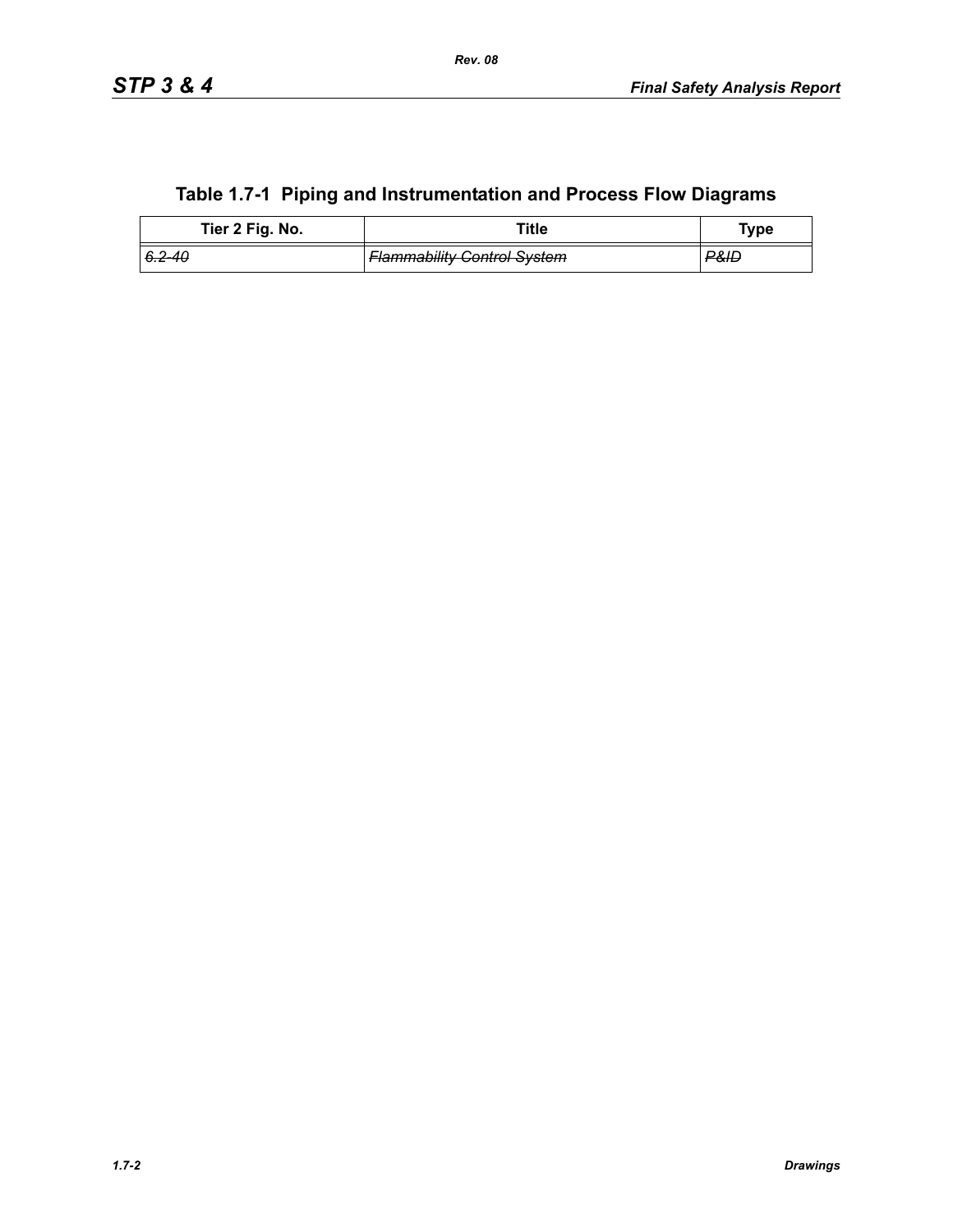### **Table 1.7-5: Drawing Standards**

#### **1.4.5 Instrument Numbering**

*601 to 999 Instruments installed in main control room, including instrument functions performed by multiplexer* data communication*. The instrument number assigned to the latter is prefixed by the letter Z.*

#### **1.4.6 Numbering Within a Loop**

*Instruments or instrument functions performed by the multiplexer* data communication *in the same loop have the same last two numbers. Instruments located in the main control room that receive signals from locally installed instruments in the same loop are numbered by adding 600 to the local or local panel-mounted instrument number in the loop.*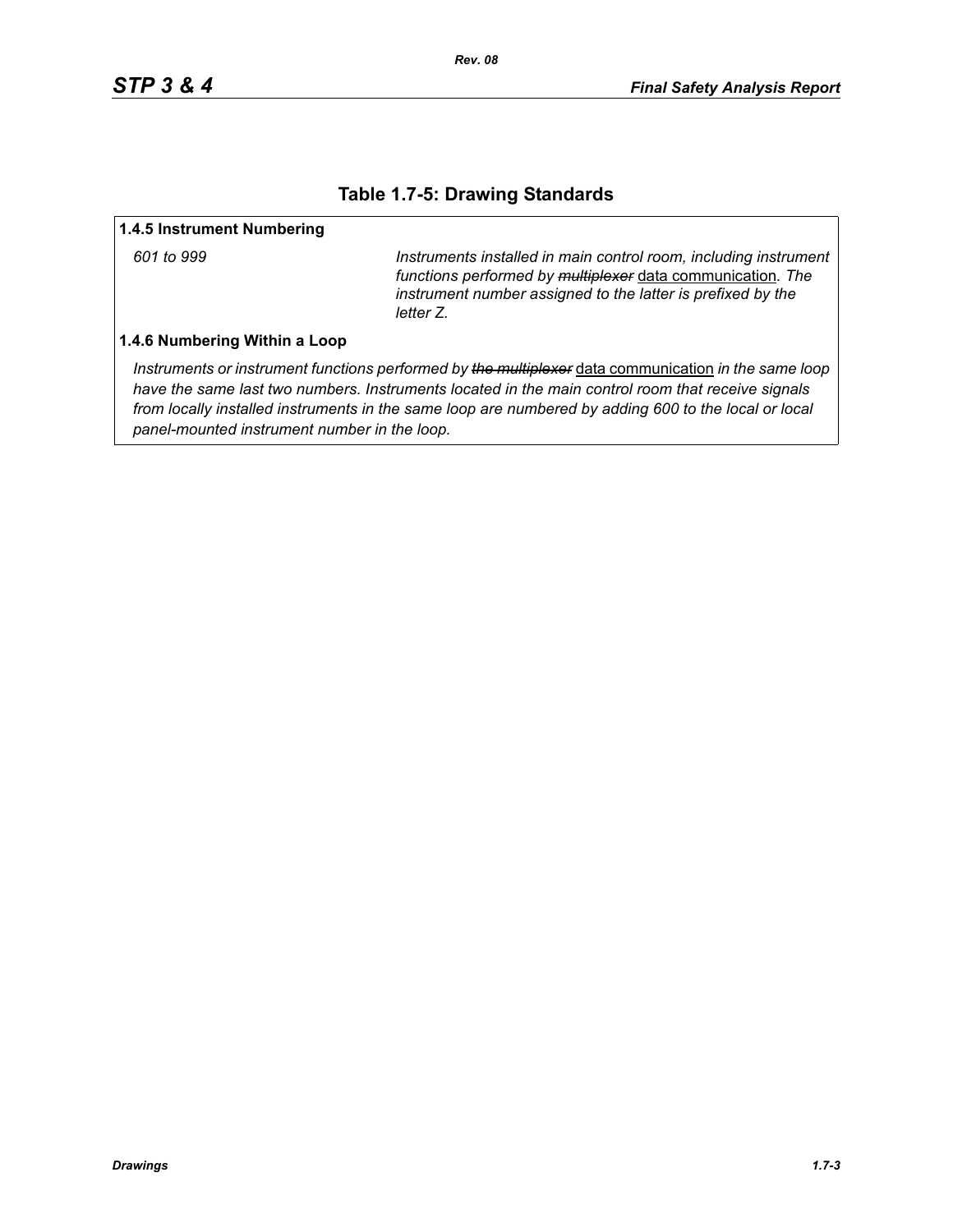<span id="page-3-0"></span>

| Figure No. | <b>Title</b>                                                   | <b>Type</b> |
|------------|----------------------------------------------------------------|-------------|
| $5.2 - 8$  | Leak Detection and Isolation System                            | IED         |
| $7.2 - 9$  | <b>Reactor Protection System</b>                               | <b>IED</b>  |
| $7.2 - 10$ | <b>Reactor Protection System</b>                               | <b>IBD</b>  |
| $7.3 - 1$  | High Pressure Core Flooder System                              | <b>IBD</b>  |
| $7.3 - 2$  | Nuclear Boiler System                                          | <b>IBD</b>  |
| $7.3 - 3$  | Reactor Core Isolation Cooling System                          | <b>IBD</b>  |
| $7.3 - 4$  | Residual Heat Removal System                                   | <b>IBD</b>  |
| $7.3 - 5$  | Leak Detection and Isolation System                            | <b>IBD</b>  |
| $7.4 - 2$  | Remote Shutdown System                                         | IED         |
| $7.4 - 3$  | Remote Shutdown System                                         | <b>IBD</b>  |
| $7.6 - 1$  | Neutron Monitoring System                                      | IED         |
| $7.6 - 2$  | <b>Neutron Monitoring System</b>                               | <b>IBD</b>  |
| $7.6 - 5$  | Process Radiation Monitoring System                            | IED         |
| $7.6 - 11$ | Suppression Pool Temperature Monitoring System                 | IED         |
| $7.6 - 12$ | Suppression Pool Temperature Monitoring System                 | <b>IBD</b>  |
| $7.7 - 2$  | Rod Control and Information System                             | <b>IED</b>  |
| $7.7 - 3$  | Rod Control and Information System                             | <b>IBD</b>  |
| $7.7 - 4$  | Control Rod Drive System                                       | <b>IBD</b>  |
| $7.7 - 5$  | <b>Recirculation Flow Control System</b>                       | IED         |
| $7.7 - 7$  | Recirculation Flow Control System                              | <b>IBD</b>  |
| $7.7 - 8$  | Feedwater Control System                                       | IED         |
| $7.7 - 9$  | Feedwater Control System                                       | <b>IBD</b>  |
| $7.7 - 12$ | Steam Bypass and Pressure Control System                       | IED         |
| $7.7 - 13$ | Steam Bypass and Pressure Control System                       | <b>IBD</b>  |
| $8.2 - 1$  | Power Distribution System Routing Diagram                      | <b>SLD</b>  |
| $8.2 - 2$  | 345 kV General Arrangement                                     | <b>SLD</b>  |
| $8.2 - 3$  | 345 kV Switchyard Single Line Diagram                          | <b>SLD</b>  |
| $8.2 - 4$  | 345 kV Switchyard Arrangement                                  | <b>SLD</b>  |
| $8.2 - 5$  | 345 kV Transmission Configuration Map                          | <b>SLD</b>  |
| $8.2 - 6$  | Topographic Map of 345 kV Transmission Line (Blessing SE Line) | <b>SLD</b>  |
| $8.3 - 1$  | <b>Electrical Power Distribution System</b>                    | <b>SLD</b>  |
| $8.3 - 2$  | Instrument and Control Power Supply System                     | <b>SLD</b>  |

**Table 1.7-6 Additional or Updated I&C and Electrical Drawings**